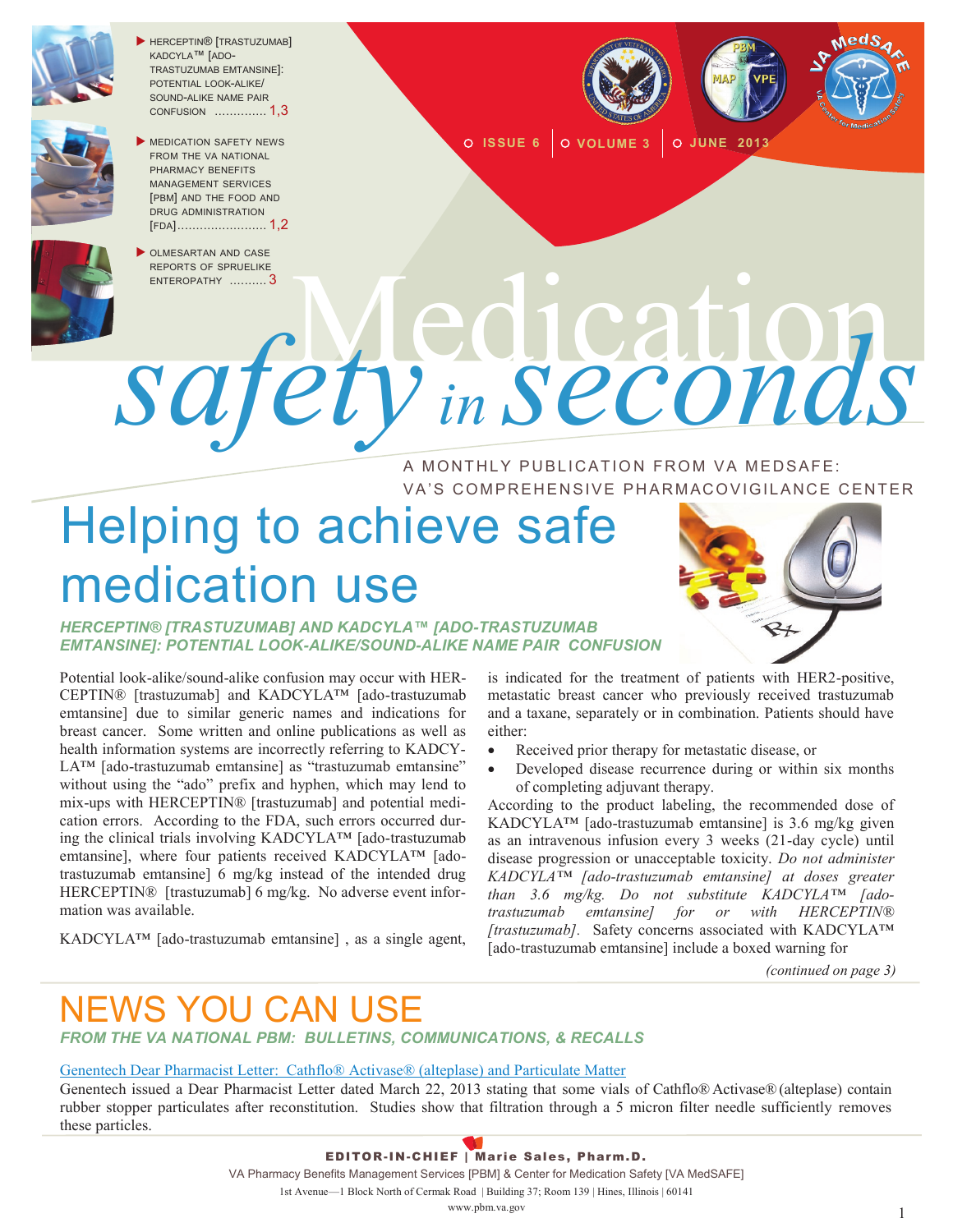## NEWS YOU CAN USE

*FROM THE FOOD AND DRUG ADMINISTRATION (FDA)*

#### *VASOPRESSIN ANTAGONIST*

#### [FDA Recommends Against Prolonged Use of Magnesium Sulfate to Stop Pre](http://www.fda.gov/Drugs/DrugSafety/ucm353333.htm)-term Labor Due to Bone Changes in Exposed Babies 5/30/2013

FDA identified and reviewed case reports as well as epidemiologic data that show calcium and skeletal abnormalities in neonates whose mothers received magnesium sulfate for more than 5-7 days during pregnancy. Calcium and bone outcomes associated with a shorter duration of treatment are not known. Laboratory values resolved within days of birth, but long-term bone effects remain unknown due to short follow-up periods. This has resulted in a change in the drug label for Magnesium Sulfate Injection, USP 50%, including:

- a new *Warning* stating the administration of magnesium sulfate injection exceeding 5-7 days in pregnancy for the treatment of pre-term labor can lead to low calcium and bone changes in the baby;
- a new *Teratogenic Effects* section changing the Pregnancy Category to D (denoting a positive evidence of human fetal risk); and
- a new *Labor and Delivery* section stating that continuous administration of magnesium sulfate injection to treat pre-term label is not an approved use and that safety and efficacy for this purpose is not established.

#### *CENTRAL NERVOUS SYSTEM*

[FDA Drug Safety Communication: FDA approves new label changes and dosing for zolpidem products and a recommendation to](http://www.fda.gov/Drugs/DrugSafety/ucm352085.htm)  [avoid driving the day after using Ambien CR](http://www.fda.gov/Drugs/DrugSafety/ucm352085.htm)

#### 5/14/2013 **\*\*\* UPDATE FROM 01/10/2013\*\*\***

FDA has approved updated labeling changes reflecting lower dosing recommendations as well as warnings and precautions for zolpidem products (Ambien, Ambien CR, and Edluar) due to risk of next-morning impairment as discussed in a previous FDA Drug Safety Communication from January 2013. Patients who take zolpidem extended-release (Ambien CR)―either 6.25 mg or 12.5 mg―should not drive or perform activities requiring mental alertness the day after taking the drug due to high enough residual zolpidem levels that may impair these activities. New dosing recommendations include:

| <b>PRODUCT</b>            | <b>NEW DOSING RECOMMENDATIONS FOR ZOLPIDEM (NON-ELDERLY ADULTS)</b> |
|---------------------------|---------------------------------------------------------------------|
| Ambien, Edluar, Zolpimist | <b>Women:</b> 5 mg once daily, immediately before bedtime           |
|                           | <b>Men:</b> 5 or 10 mg once daily, immediately before bedtime       |
| <b>Ambien CR</b>          | <b>Women:</b> 6.25 mg once daily, immediately before bedtime        |
|                           | <b>Men:</b> 6.25 or 12.5 mg once daily, immediately before bedtime  |

#### FDA Drug Safety Communication: Valproate Anti-[seizure Products Contraindicated for Migraine Prevention in Pregnant Women](http://www.fda.gov/Drugs/DrugSafety/ucm350684.htm)  [due to Decreased IQ Scores in Exposed Children](http://www.fda.gov/Drugs/DrugSafety/ucm350684.htm)

#### 5/6/2013 **\*\*\*UPDATE FROM 06/30/2011\*\*\***

Stronger warnings with regard to valproate use will be added to the drug labels based on final results of the Neurodevelopmental Effects of Antiepileptic Drugs (NEAD) study which showed that exposure to the anti-seizure medication valproate sodium or related products (valproic acid and divalproex sodium) at any time during pregnancy significantly lowers IQs in children at 6 years of age when compared to exposure to other select antiepileptic drugs during pregnancy. FDA recommends that manufacturers update product labeling to include the following risk information:

- Valproate sodium and related products, valproic acid and divalproex sodium, are contraindicated in pregnant women for the prevention of migraine headaches;
- Valproate's pregnancy category for migraine use will be changed from "D" (potential acceptable benefit despite potential risks) to "X" (risk outweighs any possible benefit of the drug in pregnant women);
- Valproate products will remain in pregnancy category D for treating epilepsy and manic episodes associated with bipolar disorder and should only be prescribed if other medications are not effective or unacceptable.

FDA advises health care practitioners to counsel women of childbearing age or planning a pregnancy using valproate products about: • The increased risk for decreased IQ in children exposed to valproate products in utero;

- Other risks of valproate use during pregnancy (i.e., structural and functional birth defects like neural tube defects) and the recommendation for folic acid supplementation; and
- The **North American Anti-Epileptic Drug Pregnancy Registry** ( <http://www.aedpregnancyregistry.org/> ) to help quantify adverse drug events and major malformations in infants exposed to anti-epileptic drugs during pregnancy.

#### *ONCOLOGY*

[FDA warns about potential medication errors resulting from confusion regarding nonproprietary name for breast cancer drug Kadcy](http://www.fda.gov/Drugs/DrugSafety/ucm350733.htm)la (ado-[trastuzumab emtansine\)](http://www.fda.gov/Drugs/DrugSafety/ucm350733.htm)

#### 5/6/2013

FDA and ISMP described the potential for confusion between HERCEPTIN® [trastuzumab] and KADCYLA™ [ado-trastuzumab emtansine] due to similar generic names and indications for breast cancer. Since these drugs have different dosing and treatment schedules, look-alike/sound-alike name pair confusion could lead to possible dosing errors and potential patient harm. Both agents are associated with safety concerns if one is inadvertently administered instead of the other: KADCYCLA includes a boxed warning for hepatotoxicity, cardiac toxicity, and embryo-fetal toxicity; while HERCEPTIN includes a boxed warning for cardiomyopathy; infusion reactions and pulmonary toxicity; and embryo-fetal toxicity. Further details are included on pages 1 and 3.